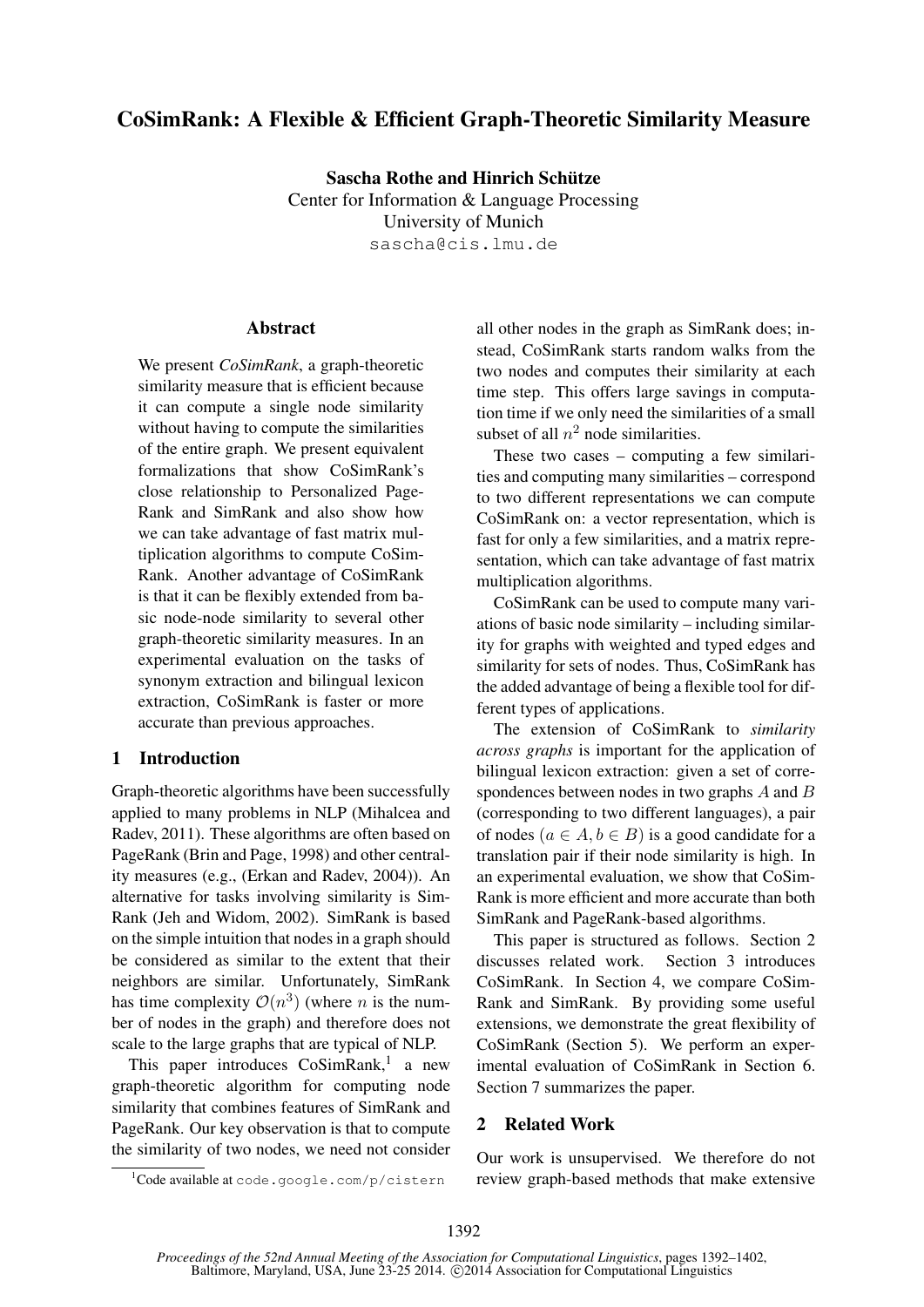use of supervised learning (e.g., de Melo and Weikum (2012)).

Since the original version of *SimRank* (Jeh and Widom, 2002) has complexity  $\mathcal{O}(n^4)$ , many extensions have been proposed to speed up its calculation. A Monte Carlo algorithm, which is scalable to the whole web, was suggested by Fogaras and Rácz (2005). However, in an evaluation of this algorithm we found that it does not give competitive results (see Section 6). A matrix representation of SimRank called *SimFusion* (Xi et al., 2005) improves the computational complexity from  $\mathcal{O}(n^4)$ to  $\mathcal{O}(n^3)$ . Lizorkin et al. (2010) also reduce complexity to  $\mathcal{O}(n^3)$  by selecting essential node pairs and using partial sums. They also give a useful overview of SimRank, SimFusion and the Monte Carlo methods of Fogaras and Rácz (2005). A non-iterative computation for SimRank was introduced by Li et al. (2010). This is especially useful for dynamic graphs. However, all of these methods have to run SimRank on the entire graph and are not efficient enough for very large graphs. We are interested in applications that only need a fraction of all  $\mathcal{O}(n^2)$  pairwise similarities. The algorithm we propose below is an order of magnitude faster in such applications because it is based on a local formulation of the similarity measure.<sup>2</sup>

Apart from SimRank, many other similarity measures have been proposed. Leicht et al. (2006) introduce a similarity measure that is also based on the idea that nodes are similar when their neighbors are, but that is designed for bipartite graphs. However, most graphs in NLP are not bipartite and Jeh and Widom (2002) also proposed a SimRank variant for bipartite graphs.

Another important similarity measure is cosine similarity of *Personalized PageRank* (PPR) vectors. We will refer to this measure as *PPR+cos*. Hughes and Ramage (2007) find that PPR+cos has high correlation with human similarity judgments on WordNet-based graphs. Agirre et al. (2009) use PPR+cos for WordNet and for crosslingual studies. Like CoSimRank, PPR+cos is efficient when computing single node pair similarities; we therefore use it as one of our baselines below. This method is also used by Chang et al. (2013) for semantic relatedness. They also experimented with Euclidean distance and KL-

divergence. Interestingly, a simpler method performed best when comparing with human similarity judgments. In this method only the entries corresponding to the compared nodes are used for a similarity score. Rao et al. (2008) compared PPR+cos to other graph based similarity measures like shortest-path and bounded-length random walks. PPR+cos performed best except for a new similarity measure based on commute time. We do not compare against this new measure as it uses the graph Laplacian and so cannot be computed for a single node pair.

One reason CoSimRank is efficient is that we need only compute a few iterations of the random walk. This is often true of this type of algorithm; cf. (Schütze and Walsh, 2008).

*LexRank* (Erkan and Radev, 2004) is similar to PPR+cos in that it combines PageRank and cosine; it initializes the sentence similarity matrix of a document using cosine and then applies PageRank to compute lexical centrality. Despite this superficial relatedness, applications like lexicon extraction that look for *similar entities* and applications that look for *central entities* are quite different.

In addition to faster versions of SimRank, there has also been work on extensions of SimRank. Dorow et al. (2009) and Laws et al. (2010) extend SimRank to edge weights, edge labels and multiple graphs. We use their Multi-Edge Extraction (MEE) algorithm as one of our baselines below. A similar graph of dependency structures was built by Minkov and Cohen (2008). They applied different similarity measures, e.g., cosine of dependency vectors or a new algorithm called *pathconstrained* graph walk, on synonym extraction (Minkov and Cohen, 2012). We compare CoSim-Rank with their results in our experiments (see Section 6).

Some other applications of SimRank or other graph based similarity measures in NLP include work on document similarity (Li et al., 2009), the transfer of sentiment information between languages (Scheible et al., 2010) and named entity disambiguation (Han and Zhao, 2010). Hoang and Kan (2010) use SimRank for related work summarization. Muthukrishnan et al. (2010) combine link based similarity and content based similarity for document clustering and classification.

These approaches use at least one of cosine similarity, PageRank and SimRank. CoSimRank can either be interpreted as an efficient version of Sim-

 $2A$  reviewer suggests that CoSimRank is an efficient version of SimRank in a way analogous to SALSA's (Lempel and Moran, 2000) relationship to HITS (Kleinberg, 1999) in that different aspects of similarity are decoupled.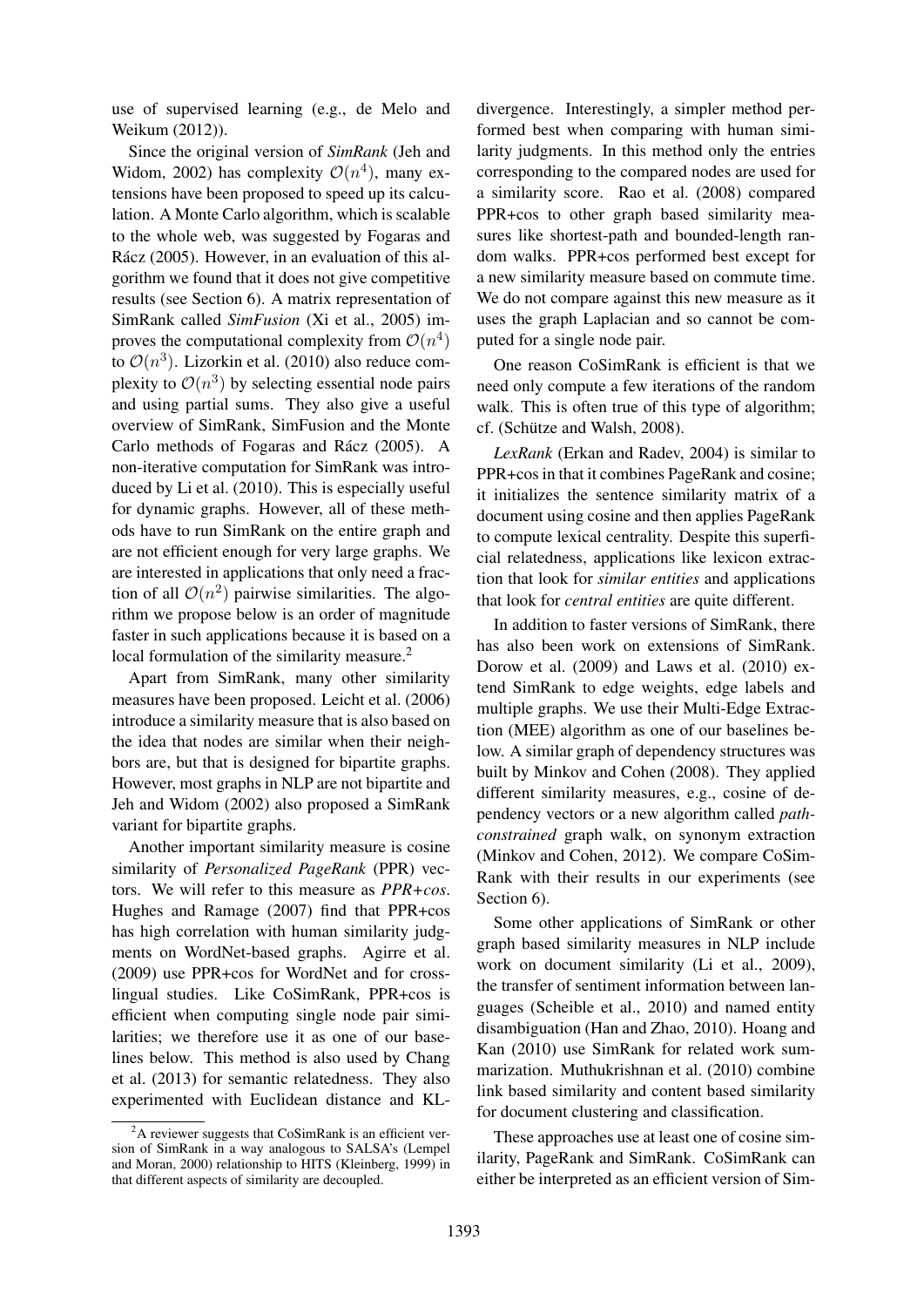Rank or as a version of Personalized PageRank for similarity measurement. The novelty is that we compute similarity for vectors that are induced using a new algorithm, so that the similarity measurement is much more efficient when an application only needs a fraction of all  $\mathcal{O}(n^2)$  pairwise similarities.

# 3 CoSimRank

We first first give an intuitive introduction of CoSimRank as a Personalized PageRank (PPR) derivative. Later on, we will give a matrix formulation to compare CoSimRank with SimRank.

# 3.1 Personalized PageRank

Haveliwala (2002) introduced Personalized Page-Rank – or topic-sensitive PageRank – based on the idea that the uniform damping vector  $p^{(0)}$  can be replaced by a personalized vector, which depends on node *i*. We usually set  $p^{(0)}(i) = e_i$ , with  $e_i$  being a vector of the standard basis, i.e., the  $i<sup>th</sup>$  entry is 1 and all other entries are 0. The PPR vector of node  $i$  is given by:

$$
p^{(k)}(i) = dA p^{(k-1)}(i) + (1-d) p^{(0)}(i) \qquad (1)
$$

where A is the stochastic matrix of the Markov chain, i.e., the row normalized adjacency matrix. The damping factor  $d \in (0, 1)$  ensures that the computation converges. The PPR vector after  $k$ iterations is given by  $p^{(k)}$ .

To visualize this formula, one can imagine a random surfer starting at node i and following one of the links with probability  $d$  or jumping back to the starting node i with probability  $(1 - d)$ . Entry i of the converged PPR vector represents the probability that the random surfer is on node  $i$  after an unlimited number of steps.

To simulate the behavior of SimRank we will simplify this equation and set the damping factor  $d = 1$ . We will re-add a damping factor later in the calculation.

$$
p^{(k)} = Ap^{(k-1)} \tag{2}
$$

Note that the personalization vector  $p^{(0)}$  was eliminated, but is still present as the starting vector of the iteration.

# 3.2 Similarity of vectors

Let  $p(i)$  be the PPR vector of node *i*. The cosine of two vectors  $u$  and  $v$  is computed by dividing



Figure 1: Graph motivating CoSimRank algorithm. Whereas PPR gives relatively high similarity to the pair (law,suit), CoSimRank assigns the pair similarity 0.

the inner product  $\langle u, v \rangle$  by the lengths of the vectors. The cosine of two PPR vectors can be used as a similarity measure for the corresponding nodes (Hughes and Ramage, 2007; Agirre et al., 2009):

$$
s(i,j) = \frac{\langle p(i), p(j) \rangle}{|p(i)||p(j)|}
$$
(3)

This measure  $s(i, j)$  looks at the probability that a random walker is on a certain edge after an *unlimited number of steps*. This is potentially problematic as the example in Figure 1 shows. The PPR vectors of *suit* and *dress* will have some weight on *tailor*, which is good. However, the PPR vector of *law* will also have a non-zero weight for *tailor*. So *law* and *dress* are similar because of the node *tailor*. This is undesirable.

We can prevent this type of spurious similarity by *taking into account the path the random surfer took to get to a particular node*. We formalize this by defining CoSimRank  $s(i, j)$  as follows:

$$
s(i,j) = \sum_{k=0}^{\infty} c^k \langle p^{(k)}(i), p^{(k)}(j) \rangle \tag{4}
$$

where  $p^{(k)}(i)$  is the PPR vector of node i from Eq. 2 after  $k$  iterations. We compare the PPR vectors at each time step  $k$ . The sum of all similarities is the value of CoSimRank, i.e., the final similarity. We add a damping factor  $c$ , so that early meetings are more valuable than later meetings.

To compute the similarity of two vectors  $u$  and v we use the inner product  $\langle \cdot, \cdot \rangle$  in Eq. 4 for two reasons:

1. This is similar to cosine similarity except that the 1-norm is used instead of the 2-norm. Since our vectors are probability vectors, we have

$$
\frac{\langle p(i), p(j) \rangle}{|p(i)||p(j)|} = \langle p(i), p(j) \rangle
$$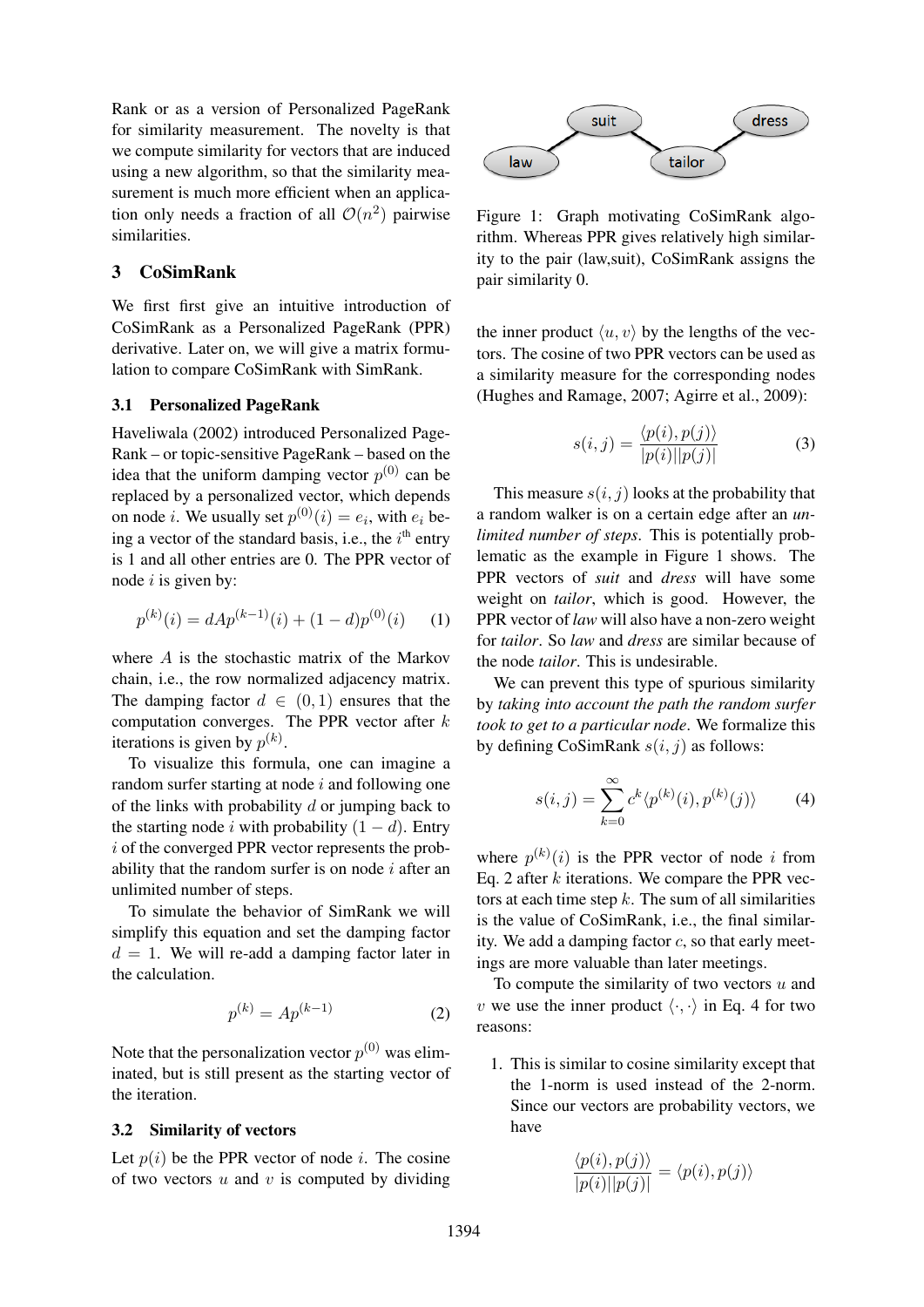for the 1-norm.<sup>3</sup>

2. Without expensive normalization, we can give a simple matrix formalization of CoSim-Rank and compute it efficiently using fast matrix multiplication algorithms.

Later on, the following iterative computation of CoSimRank will prove useful:

$$
s^{(k)}(i,j) = c^k \langle p^{(k)}(i), p^{(k)}(j) \rangle + s^{(k-1)}(i,j)
$$
\n(5)

# 3.3 Matrix formulation

The matrix formulation of CoSimRank is:

$$
S^{(0)} = E
$$
  
\n
$$
S^{(1)} = cAA^{T} + S^{(0)}
$$
  
\n
$$
S^{(2)} = c^{2}A^{2}(A^{T})^{2} + S^{(1)}
$$
  
\n...  
\n
$$
S^{(k)} = c^{k}A^{k}(A^{T})^{k} + S^{(k-1)}
$$
 (6)

We will see in Section 5 that this formulation is the basis for a very efficient version of CoSimRank.

#### 3.4 Convergence properties

As the PPR vectors have only positive values, we can easily see in Eq. 4 that the CoSimRank of one node pair is monotonically non-decreasing. For the dot product of two vectors, the Cauchy-Schwarz inequality gives the upper bound:

$$
\langle u, v \rangle \le ||u|| \, ||v||
$$

where  $||x||$  is the norm of x. From Eq. 2 we get  $||p^{(k)}||_1 = 1$ , where  $|| \cdot ||_1$  is the 1-norm. We also know from elementary functional analysis that the 1-norm is the biggest of all p-norms and so one has  $||p^{(k)}|| \leq 1$ . It follows that CoSimRank grows more slowly than a geometric series and converges if  $|c| < 1$ :

$$
s(i,j) \le \sum_{k=0}^{\infty} c^k = \frac{1}{1-c}
$$

If an upper bound of 1 is desired for  $s(i, j)$  (instead of  $1/(1-c)$ , then we can use s':

$$
s'(i,j) = (1-c)s(i,j)
$$

#### 4 Comparison to SimRank

The original SimRank equation can be written as follows (Jeh and Widom, 2002):

$$
r(i,j) = \begin{cases} 1, & \text{if } i = j \\ \frac{c}{|N(i)||N(j)|} \sum_{\substack{k \in N(i) \\ l \in N(j)}} r(k,l), & \text{else} \end{cases}
$$

where  $N(i)$  denotes the nodes connected to i. SimRank is computed iteratively. With A being the normalized adjacency matrix we can write SimRank in matrix formulation:

$$
R^{(0)} = E
$$
  

$$
R^{(k)} = \max\{cAR^{(k-1)}A^T, R^{(0)}\}
$$
 (7)

where the maximum of two matrices refers to the element-wise maximum. We will now prove by induction that the matrix formulation of CoSimRank (Eq. 6) is equivalent to:

$$
S'^{(k)} = cAS'^{(k-1)}A^T + S^{(0)} \tag{8}
$$

and thus very similar to SimRank (Eq. 7).

The base case  $S^{(1)} = S'^{(1)}$  is trivial. Inductive step:

$$
S'^{(k)} \stackrel{\text{(8)}}{=} cAS'^{(k-1)}A^T + S^{(0)}
$$
  
=  $cA(c^{k-1}A^{k-1}(A^T)^{k-1} + S^{(k-2)})A^T + S^{(0)}$   
=  $c^k A^k (A^T)^k + cAS^{(k-2)}A^T + S^{(0)}$   
=  $c^k A^k (A^T)^k + S^{(k-1)} \stackrel{\text{(6)}}{=} S^{(k)}$ 

Comparing Eqs. 7 and 8, we see that SimRank and CoSimRank are very similar except that they initialize the similarities on the diagonal differently. Whereas SimRank sets each of these entries back to one at each iteration, CoSimRank adds one. Thus, when computing the two similarity measures iteratively, the diagonal element  $(i, i)$ will be set to 1 by both methods for those initial iterations for which this entry is 0 for  $cAS^{(k-1)}A^T$ (i.e., before applying either max or add). The methods diverge when the entry is  $\neq 0$  for the first time.

Complexity of computing all  $n^2$  similarities. The matrix formulas of both SimRank (Eq. 7) and CoSimRank (Eq. 8) have time complexity  $\mathcal{O}(n^3)$  or – if we want to take the higher efficiency of computation for sparse graphs into account –  $O(dn^2)$  where *n* is the number of nodes and *d* the

<sup>&</sup>lt;sup>3</sup>This type of similarity measure has also been used and investigated by  $\acute{O}$  Séaghdha and Copestake (2008), Cha (2007), Jebara et al. (2004) (probability product kernel) and (Jaakkola et al., 1999) (Fisher kernel) among others.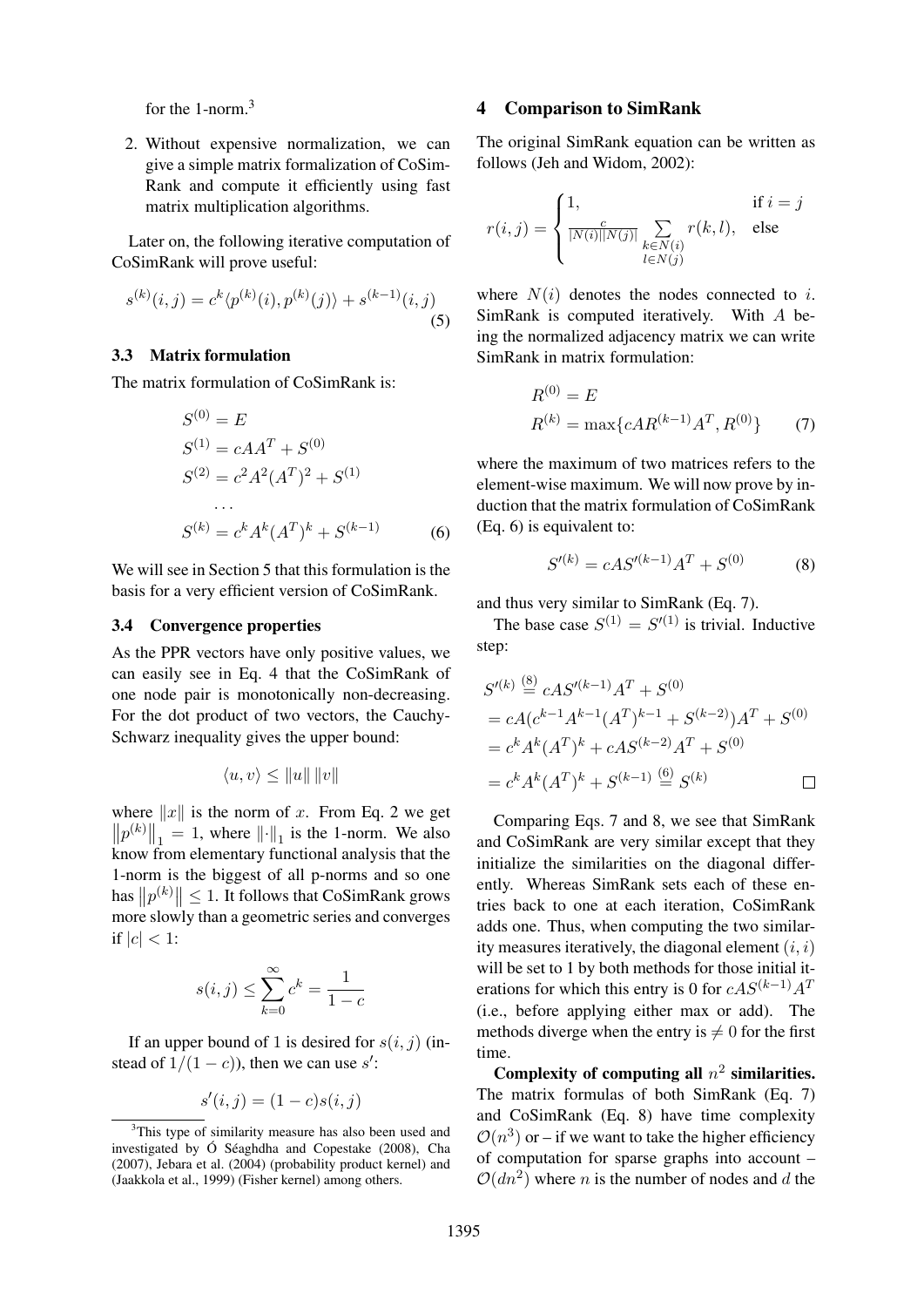average degree. Space complexity is  $\mathcal{O}(n^2)$  for both algorithms.

Complexity of computing  $k^2 \ll n^2$  similarities. In most cases, we only want to compute  $k^2$  similarities for k nodes. For CoSimRank, we compute the k PPR vectors in  $\mathcal{O}(kdn)$  (Eq. 2) and compute the  $k^2$  similarities in  $\mathcal{O}(k^2n)$  (Eq. 5). If  $d < k$ , then the time complexity of CoSimRank is  $\mathcal{O}(k^2n)$ . If we only compute a single similarity, then the complexity is  $\mathcal{O}(dn)$ . In contrast, the complexity of SimRank is the same as in the allsimilarities case:  $\mathcal{O}(dn^2)$ . It is not obvious how to design a lower-complexity version of SimRank for this case. Thus, we have reduced SimRank's cubic time complexity to a quadratic time complexity for CoSimRank or – assuming that the average degree  $d$  does not depend on  $n - \text{SimRank's}$ quadratic time complexity to linear time complexity for the case of computing few similarities.

Space complexity for computing  $k^2$  similarities is  $\mathcal{O}(kn)$  since we need only store k vectors, not the complete similarity matrix. This complexity can be exploited even for the all similarities application: If the matrix formulation cannot be used because the  $\mathcal{O}(n^2)$  similarity matrix is too big for available memory, then we can compute all similarities in batches – and if desired in parallel – whose size is chosen such that the vectors of each batch still fit in memory.

In summary, CoSimRank and SimRank have similar space and time complexities for computing all  $n^2$  similarities. For the more typical case that we only want to compute a fraction of all similarities, we have recast the global SimRank formulation as a local CoSimRank formulation. As a result, time and space complexities are much improved. In Section 6, we will show that this is also true in practice.

# 5 Extensions

We will show now that the basic CoSimRank algorithm can be extended in a number of ways and is thus a flexible tool for different NLP applications.

#### 5.1 Weighted edges

The use of weighted edges was first proposed in the PageRank patent. It is straightforward and easy to implement by replacing the row normalized adjacency matrix  $A$  with an arbitrary stochastic matrix P. We can use this edge weighted Page-Rank for CoSimRank.

## 5.2 CoSimRank across graphs

We often want to compute the similarity of nodes in *two different graphs* with a known node-node correspondence; this is the scenario we are faced with in the lexicon extraction task (see Section 6). A variant of SimRank for this task was presented by Dorow et al. (2009). We will now present an equivalent method for CoSimRank. We denote the number of nodes in the two graphs  $U$  and  $V$  by  $|U|$  and  $|V|$ , respectively. We compute PPR vectors  $p \in \mathbb{R}^{|U|}$  and  $q \in \mathbb{R}^{|V|}$  for each graph. Let  $S^{(0)} \in \mathbb{R}^{|U| \times |V|}$  be the known node-node correspondences. The analog of CoSimRank (Eq. 4) for two graphs is then:

$$
s(i,j) = \sum_{k=0}^{\infty} c^k \sum_{(u,v) \in S^{(0)}} p_u^{(k)}(i) q_v^{(k)}(j) \qquad (9)
$$

The matrix formulation (cf. Eq. 6) is:

$$
S^{(k)} = c^k A^k S^{(0)} (B^T)^k + S^{(k-1)} \tag{10}
$$

where  $A$  and  $B$  are row-normalized adjacency matrices. We can interpret  $S^{(0)}$  as a change of basis. A similar approach for word embeddings was published by Mikolov et al. (2013). They call  $S^{(0)}$  the translation matrix.

#### 5.3 Typed edges

To be able to directly compare to prior work in our experiments, we also present a method to integrate a set of typed edges  $T$  in the CoSimRank calculation. For this we will compute a similarity matrix for each edge type  $\tau$  and merge them into one matrix for the next iteration:

$$
S^{(k)} = \left(\frac{c}{|T|} \sum_{\tau \in T} A_{\tau} S^{(k-1)} B_{\tau}^{T}\right) + S^{(0)} \quad (11)
$$

This formula is identical to the random surfer model where two surfers only meet iff they are on the same node and used the same edge type to get there. A more strict claim would be to use the same edge type at any time of their journey:

$$
S^{(k)} = \frac{c^k}{|T|^k} \sum_{\tau \in T^k} \left( \prod_{i=1}^k A_{\tau_i} \right) S^{(0)} \left( \prod_{i=0}^{k-1} B_{\tau_{k-i}}^T \right) + S^{(k-1)} \tag{12}
$$

We will not use Eq. 12 due to its space complexity.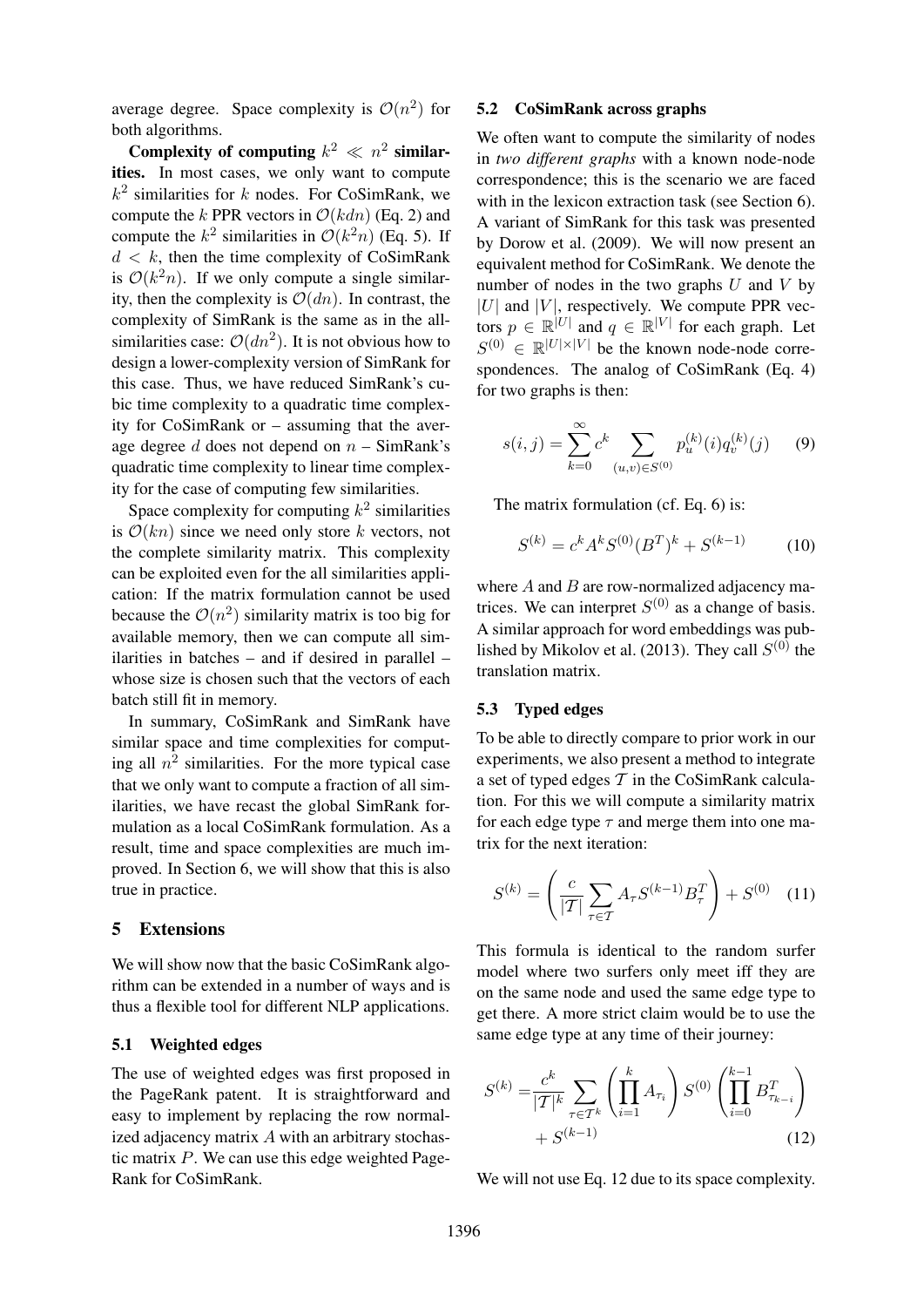#### 5.4 Similarity of sets of nodes

CoSimRank can also be used to compute the similarity  $s(V, W)$  of two sets V and W of nodes, e.g., short text snippets. We are not including this method in our experiments, but we will give the equation here, as traditional document similarity measures (e.g., cosine similarity) perform poorly on this task although there also are known alternatives with good results (Sahami and Heilman, 2006). For a set  $V$ , the initial PPR vector is given by:

$$
p_i^{(0)}(V) = \begin{cases} \frac{1}{|V|}, & \text{if } i \in V \\ 0, & \text{else} \end{cases}
$$

We then reuse Eq. 4 to compute  $s(V, W)$ :

$$
s(V, W) = \sum_{k=0}^{\infty} c^k \langle p^{(k)}(V), p^{(k)}(W) \rangle
$$

In summary, modifications proposed for Sim-Rank (weighted and typed edges, similarity across graphs) as well as modifications proposed for PageRank (sets of nodes) can also be applied to CoSimRank. This makes CoSimRank a very flexible similarity measure.

We will test the first three extensions experimentally in the next section and leave similarity of node sets for future work.

## 6 Experiments

We evaluate CoSimRank for the tasks of synonym extraction and bilingual lexicon extraction. We use the basic version of CoSimRank (Eq. 4) for synonym extraction and the two-graph version (Eq. 9) for lexicon extraction, both with weighted edges. Our motivation for this application is that two words that are synonyms of each other should have similar lexical neighbors and that two words that are translations of each other should have neighbors that correspond to each other; thus, in each case the nodes should be similar in the graphtheoretic sense and CoSimRank should be able to identify this similarity.

We use the English and German graphs published by Laws et al. (2010), including edge weighting and normalization. Nodes are nouns, adjectives and verbs occurring in Wikipedia. There are three types of edges, corresponding to three types of syntactic configurations extracted from the parsed Wikipedias: adjective-noun, verbobject and noun-noun coordination. Table 1 gives examples and number of nodes and edges.

| <b>Edge types</b>       |          |          |                |            |             |                 |
|-------------------------|----------|----------|----------------|------------|-------------|-----------------|
|                         | relation | entities | description    |            | example     |                 |
|                         | amod     | a, v     | adjective-noun |            |             | a fast car      |
| dobj                    |          | v, n     | verb-object    |            | drive a car |                 |
|                         | ncrd     | n, n     | noun-noun      |            |             | cars and busses |
| <b>Graph statistics</b> |          |          |                |            |             |                 |
|                         | nodes    |          | nouns          | adjectives |             | verbs           |
|                         |          | de       | 34,544         | 10,067     |             | 2,828           |
|                         |          | en       | 22,258         | 12,878     |             | 4,866           |
|                         | edges    |          | ncrd           | amod       |             | dobj            |
|                         |          | de       | 65,299         | 417,151    |             | 143,905         |
|                         |          | en       | 288,878        | 686,069    |             | 510,351         |

Table 1: Edge types (above) and number of nodes and edges (below)

# 6.1 Baselines

We propose CoSimRank as an efficient algorithm for computing the similarity of nodes in a graph. Consequently, we compare against the two main methods for this task in NLP: SimRank and extensions of PageRank.

We also compare against the MEE (Multi-Edge Extraction) variant of SimRank (Dorow et al., 2009), which handles labeled edges more efficiently than SimRank:

$$
S'^{(k)} = \frac{c}{|T|} \sum_{\tau \in T} A_{\tau} S^{(k-1)} B_{\tau}^{T}
$$

$$
S^{(k)} = \max\{S'^{(k)}, S^{(0)}\}
$$

where  $A_{\tau}$  is the row-normalized adjacency matrix for edge type  $\tau$  (see edge types in Table 1).

Apart from SimRank, extensions of PageRank are the main methods for computing the similarity of nodes in graphs in NLP (e.g., Hughes and Ramage (2007), Agirre et al. (2009) and other papers discussed in related work). Generally, these methods compute the Personalized PageRank for each node (see Eq. 1). When the computation has converged, the similarity of two nodes is given by the cosine similarity of the Personalized PageRank vectors. We implemented this method for our experiments and call it PPR+cos.

#### 6.2 Synonym Extraction

We use *TS68*, a test set of 68 synonym pairs published by Minkov and Cohen (2012) for evaluation. This gold standard lists a single word as the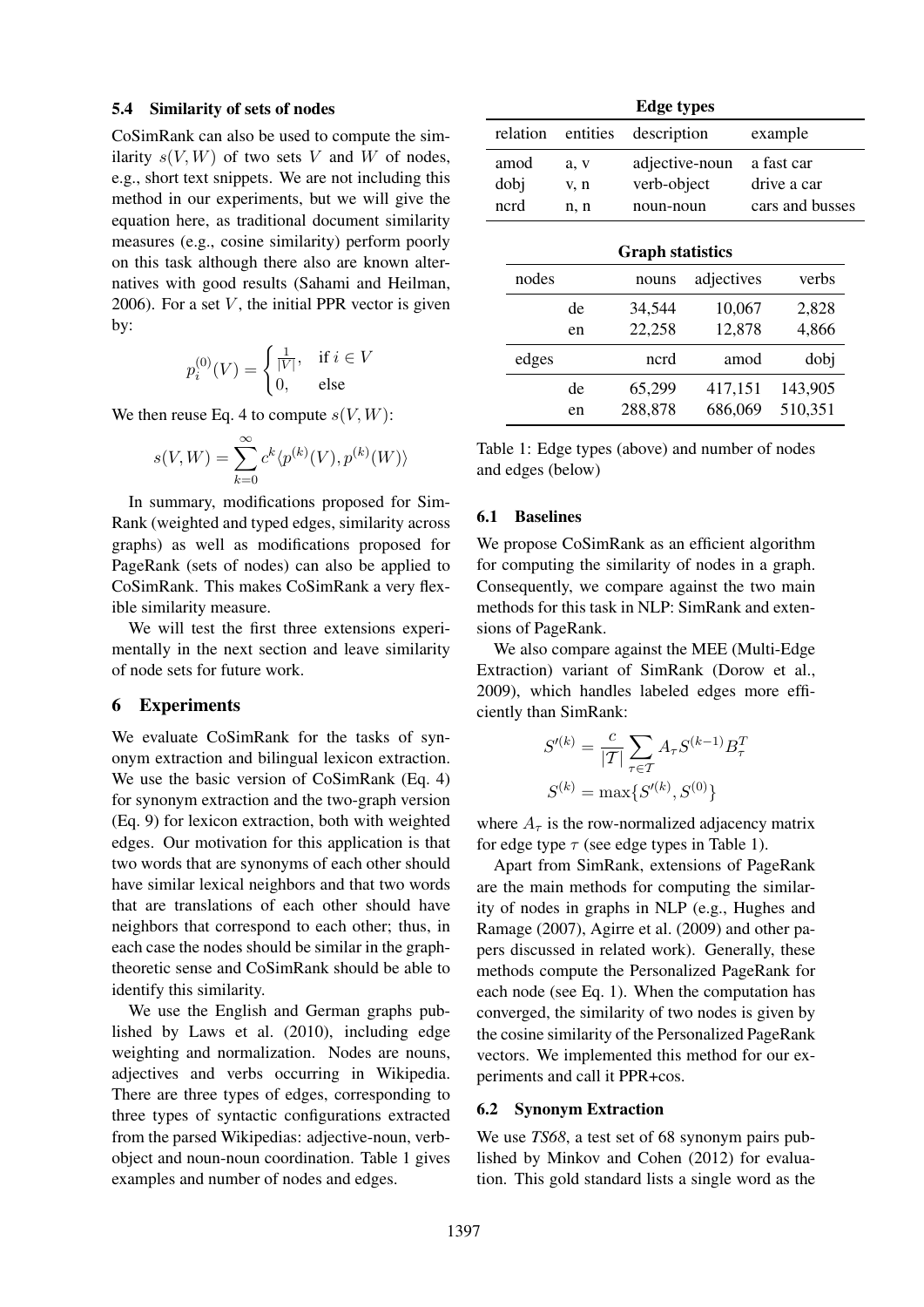|                        | P@1      | P@10  | <b>MRR</b> |  |
|------------------------|----------|-------|------------|--|
| one-synonym            |          |       |            |  |
| $PPR + cos$            | 20.6%    | 52.9% | 0.32       |  |
| SimRank                | $25.0\%$ | 61.8% | 0.37       |  |
| CoSimRank              | $25.0\%$ | 61.8% | 0.37       |  |
| <b>Typed CoSimRank</b> | 23.5%    | 63.2% | 0.37       |  |
| extended               |          |       |            |  |
| $PPR + cos$            | 32.6%    | 73.5% | 0.48       |  |
| SimRank                | $45.6\%$ | 83.8% | 0.59       |  |
| CoSimRank              | $45.6\%$ | 83.8% | 0.59       |  |
| <b>Typed CoSimRank</b> | 44.1%    | 83.8% | 0.59       |  |

Table 2: Results for synonym extraction on TS68. Best result in each column in bold.

correct synonym even if there are several equally acceptable near-synonyms (see Table 3 for examples). We call this the one-synonym evaluation. Three native English speakers were asked to mark synonyms, that were proposed by a baseline or by CoSimRank, i.e. ranked in the top 10. If all three of them agreed on one word as being a synonym in at least one meaning, we added this as a correct answer to the test set. We call this the "extended" evaluation (see Table 2).

Synonym extraction is run on the English graph. To calculate PPR+cos, we computed 20 iterations with a decay factor of 0.8 and used the cosine similarity with the 2-norm in the denominator to compare two vectors. For the other three methods, we also used a decay factor of 0.8 and computed 5 iterations. Recall that CoSimRank uses the simple inner product  $\langle \cdot, \cdot \rangle$  to compare vectors.

Our evaluation measures are proportion of words correctly translated by word in the top position (P@1), proportion of words correctly translated by a word in one of the top 10 positions (P@10) and Mean Reciprocal Rank (MRR). CoSimRank's MRR scores of 0.37 (one-synonym) and 0.59 (extended) are the same or better than all baselines (see Table 2). CoSimRank and SimRank have the same P@1 and P@10 accuracy (although they differed on some decisions). CoSimRank is better than PPR+cos on both evaluations, but as this test set is very small, the results are not significant. Table 3 shows a sample of synonyms proposed by CoSimRank.

Minkov and Cohen (2012) tested cosine and random-walk measures on grammatical relation-

| keyword     | expected     | extracted    |
|-------------|--------------|--------------|
| movie       | film         | film         |
| modern      | contemporary | contemporary |
| demonstrate | protest      | show         |
| attractive  | appealing    | beautiful    |
| economic    | profitable   | financial    |
| close       | shut         | open         |

Table 3: Examples for extracted synonyms. Correct synonyms according to extended evaluation in bold.

ships (similar to our setup) as well as on cooccurrence statistics. The MRR scores for these methods range from 0.29 to 0.59. (MRR is equivalent to MAP as reported by Minkov and Cohen (2012) when there is only one correct answer.) Their best number (0.59) is better than our one-synonym result; however, they performed manual postprocessing of results  $-e.g.,$  discarding words that are morphologically or semantically related to other words in the list – so our fully automatic results cannot be directly compared.

# 6.3 Lexicon Extraction

We evaluate lexicon extraction on TS1000, a test set of 1000 items, (Laws et al., 2010) each consisting of an English word and its German translations. For lexicon extraction, we use the same parameters as in the synonym extraction task for all four similarity measures. We use a seed dictionary of 12,630 word pairs to establish node-node correspondences between the two graphs. We remove a search keyword from the seed dictionary before calculating similarities for it, something that the architecture of CoSimRank makes easy because we can use a different seed dictionary  $S^{(0)}$  for every keyword.

Both CoSimRank methods outperform Sim-Rank significantly (see Table 4). The difference between CoSimRank with and without typed edges is not significant. (This observation was also made for SimRank on a smaller graph and test set (Laws et al., 2010).)

PPR+cos's performance at 14.8% correct translations is much lower than SimRank and CoSim-Rank. The disadvantage of this similarity measure is significant and even more visible on bilingual lexicon extraction than on synonym extraction (see Table 2). The reason might be that we are not comparing the whole PPR vector anymore,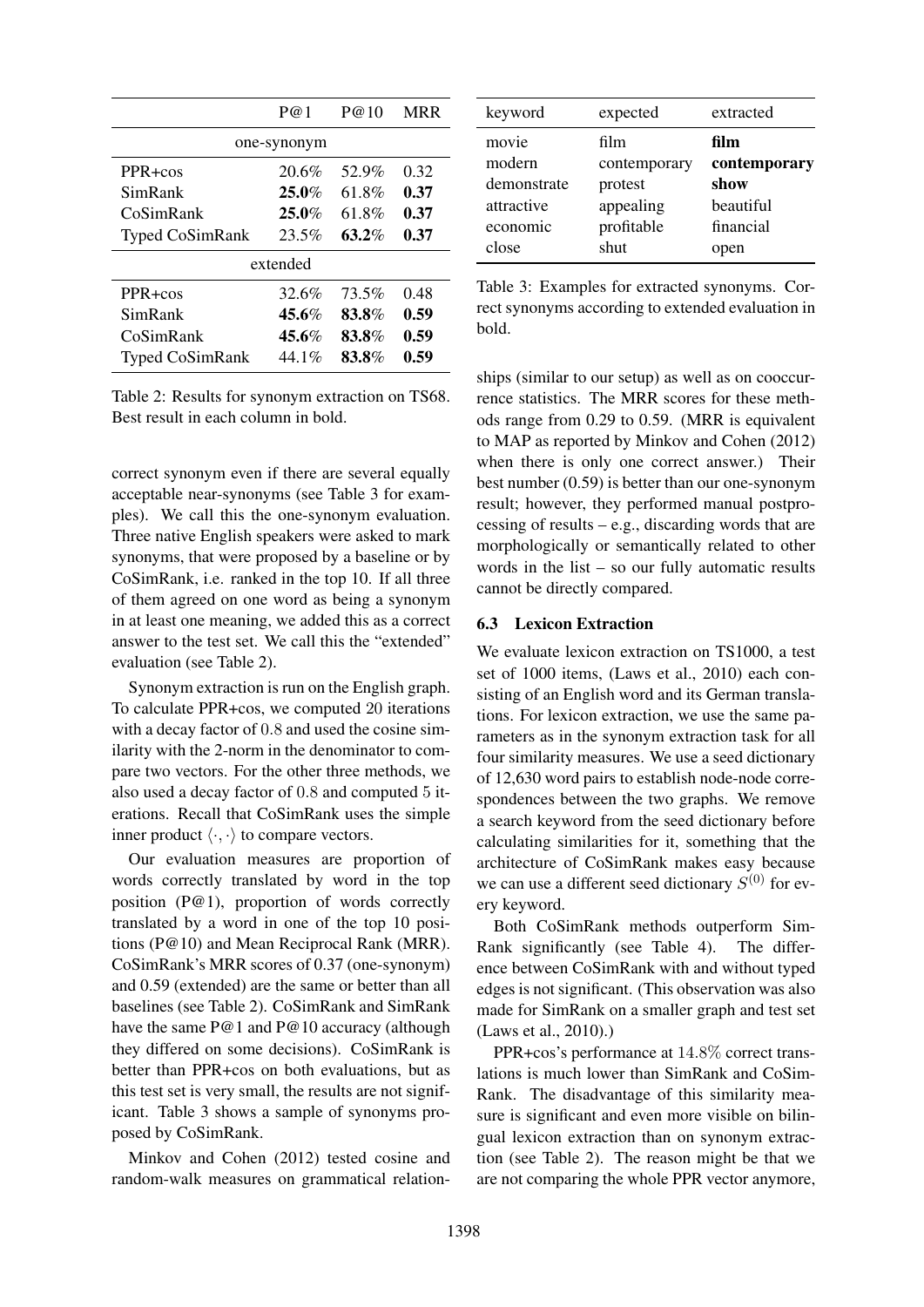|                        | P@1                   | P@10                  |
|------------------------|-----------------------|-----------------------|
| PPR+cos                | $14.8\%$ <sup>†</sup> | $45.7\%$ <sup>†</sup> |
| SimRank MEE            | $48.0\%$ <sup>†</sup> | $76.0\%$ <sup>†</sup> |
| CoSimRank              | 61.1\%                | 84.0%                 |
| <b>Typed CoSimRank</b> | $61.4\%$              | 83.9%                 |

Table 4: Results for bilingual lexicon extraction (TS1000 EN  $\rightarrow$  DE). Best result in each column in bold.

but only entries which occur in the seed dictionary (see Eq. 9). As the seed dictionary contains 12,630 word pairs, this means that only every fourth entry of the PPR vector (the German graph has 47,439 nodes) is used for similarity calculation. This is also true for CoSimRank, but it seems that CoSim-Rank is more stable because we compare more than one vector.

We also experimented with the method of Fogaras and Rácz (2005). We tried a number of different ways of modifying it for weighted graphs: (i) running the random walks with the weighted adjacency matrix as Markov matrix, (ii) storing the weight (product of each edge weight) of a random walk and using it as a factor if two walks meet and (iii) a combination of both. We needed about 10,000 random walks in all three conditions. As a result, the computational time was approximately 30 minutes per test word, so this method is even slower than SimRank for our application. The accuracies P@1 and P@10 were worse in all experiments than those of CoSimRank.

## 6.4 Run time performance

Table 5 compares the run time performance of CoSimRank with the baselines. We ran all experiments on a 64-bit Linux machine with 64 Intel Xenon X7560 2.27Ghz CPUs and 1TB RAM. The calculated time is the sum of the time spent in user mode and the time spent in kernel mode. The actual wall clock time was significantly lower as we used up to 64 CPUs.

Compared to SimRank, CoSimRank is more than 40 times faster on synonym extraction and six times faster on lexicon extraction. SimRank is at a disadvantage because it computes all similarities in the graph regardless of the size of the test set; it is particularly inefficient on synonym extraction because the English graph contains a large number

| synonym extraction     | lexicon extraction<br>$(68 \text{ word pairs})$ $(1000 \text{ word pairs})$ |        |
|------------------------|-----------------------------------------------------------------------------|--------|
| PPR+cos                | 2,228                                                                       | 2,195  |
| SimRank                | 23,423                                                                      | 14,418 |
| CoSimRank              | 524                                                                         | 2,342  |
| <b>Typed CoSimRank</b> | 615                                                                         | 6,108  |

Table 5: Execution times in minutes for CoSim-Rank and the baselines. Best result in each column in bold.

of edges (see Table 1).

Compared to PPR+cos, CoSimRank is roughly four times faster on synonym extraction and has comparable performance on lexicon extraction. We compute 20 iterations of PPR+cos to reach convergence and then calculate a single cosine similarity. For CoSimRank, we need only compute five iterations to reach convergence, but we have to compute a vector similarity in each iteration. The counteracting effects of fewer iterations and more vector similarity computations can give either CoSimRank or PPR+cos an advantage, as is the case for synonym extraction and lexicon extraction, respectively.

CoSimRank should generally be three times faster than typed CoSimRank since the typed version has to repeat the computation for each of the three types. This effect is only visible on the larger test set (lexicon extraction) because the general computation overhead is about the same on a smaller test set.

# 6.5 Comparison with WINTIAN

Here we address inducing a bilingual lexicon from a seed set based on grammatical relations found by a parser. An alternative approach is to induce a bilingual lexicon from Wikipedia's interwiki links (Rapp et al., 2012). These two approaches have different strengths and weaknesses; e.g., the interwiki-link-based approach does not require a seed set, but it can only be applied to comparable corpora that consist of corresponding – although not necessarily "parallel" – documents.

Despite these differences it is still interesting to compare the two algorithms. Rapp et al. (2012) kindly provided their test set to us. It contains 1000 English words and a single correct German translation for each. We evaluate on a subset we call TS774 that consists of the 774 test word pairs that are in the intersection of words covered by the

<sup>&</sup>lt;sup>†</sup>significantly worse than CoSimRank ( $\alpha = 0.05$ , onetailed Z-Test)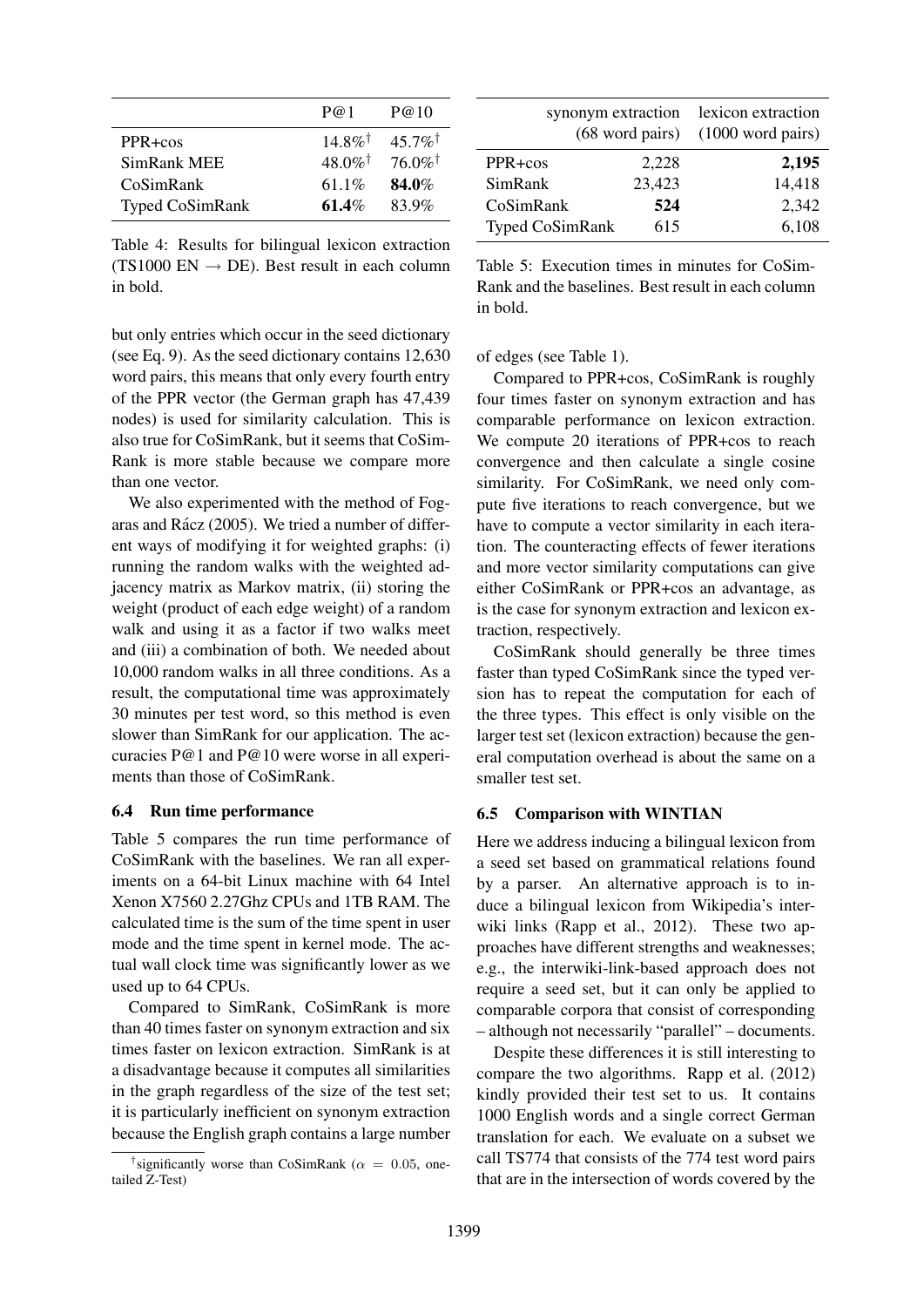|                  | P@1 | P@10            |
|------------------|-----|-----------------|
| Wintian          |     | 43.8\% 55.4\%   |
| <b>CoSimRank</b> |     | $43.0\%$ 73.6\% |

Table 6: Results for bilingual lexicon extraction (TS774 DE  $\rightarrow$  EN). Best result in each column in bold.

WINTIAN Wikipedia data (Rapp et al., 2012) and words covered by our data. Most of the 226 missing word pairs are adverbs, prepositions and plural forms that are not covered by our graphs due to the construction algorithm we use: lemmatization, restriction to adjectives, nouns and verbs etc.

Table 6 shows that CoSimRank is slightly, but not significantly worse than WINTIAN on P@1  $(43.0 \text{ vs } 43.8)$ , but significantly better on P@10  $(73.6 \text{ vs } 55.4).$ <sup>4</sup> The reason could be that CoSim-Rank is a more effective algorithm than WIN-TIAN; but the different initializations (seed set vs interwiki links) or the different linguistic representations (grammatical relations vs bag-of-words) could also be responsible.

#### 6.6 Error Analysis

The results on TS774 can be considered conservative since only one translation is accepted as being correct. In reality other translations might also be acceptable (e.g., both *street* and *road* for *Straße*). In contrast, TS1000 accepts more than one correct translation. Additionally, TS774 was created by translating English words into German (using Google translate). We are now testing the reverse direction. So we are doomed to fail if the original English word is a less common translation of an ambiguous German word. For example, the English word *gulf* was translated by Google to *Golf*, but the most common sense of *Golf* is the sport. Hence our algorithm will incorrectly translate it back to *golf*.

As we can see in Table 7, we also face the problems discussed by Laws et al. (2010): the algorithm sometimes picks cohyponyms (which can still be seen as reasonable) and antonyms (which are clear errors).

Contrary to our intuition, the edge-typed variant of CoSimRank did not perform significantly better than the non-edge-typed version. Looking

| keyword    | gold standard | CoSimRank    |
|------------|---------------|--------------|
| arm        | poor          | impoverished |
| erreichen  | reach         | achieve      |
| gehen      | go            | walk         |
| direkt     | directly      | direct       |
| weit       | far           | further      |
| hreit      | wide          | narrow       |
| reduzieren | reduce        | increase     |
| Stunde     | hour          | second       |
| Westen     | west          | southwest    |
| Junge      | boy           | child        |

Table 7: Examples for CoSimRank translation errors on TS774. We counted translations as incorrect if they were not listed in the gold standard even if they were correct translations according to *www.dict.cc* (in bold).

at Table 1, we see that there is only one edge type connecting adjectives. The same is true for verbs. The random surfer only has a real choice between different edge types when she is on a noun node. Combined with the fact that only the last edge type is important this has absolutely no effect for a random surfer meeting at adjectives or verbs.

Two possible solutions would be (i) to use more fine-grained edge types, (ii) to apply Eq. 12, in which the edge type of each step is important. However, this will increase the memory needed for calculation.

# 7 Summary

We have presented *CoSimRank*, a new similarity measure that can be computed for a single node pair without relying on the similarities in the whole graph. We gave two different formalizations of CoSimRank: (i) a derivation from Personalized PageRank and (ii) a matrix representation that can take advantage of fast matrix multiplication algorithms. We also presented extensions of CoSimRank for a number of applications, thus demonstrating the flexibility of CoSimRank as a similarity measure.

We showed that CoSimRank is superior to SimRank in time and space complexity; and we demonstrated that CoSimRank performs better than PPR+cos on two similarity computation tasks.

Acknowledgments. This work was supported by DFG (SCHU 2246/2-2).

 $4$ We achieved better results for CoSimRank by optimizing the damping factor, but in this paper, we only present results for a fixed damping factor of 0.8.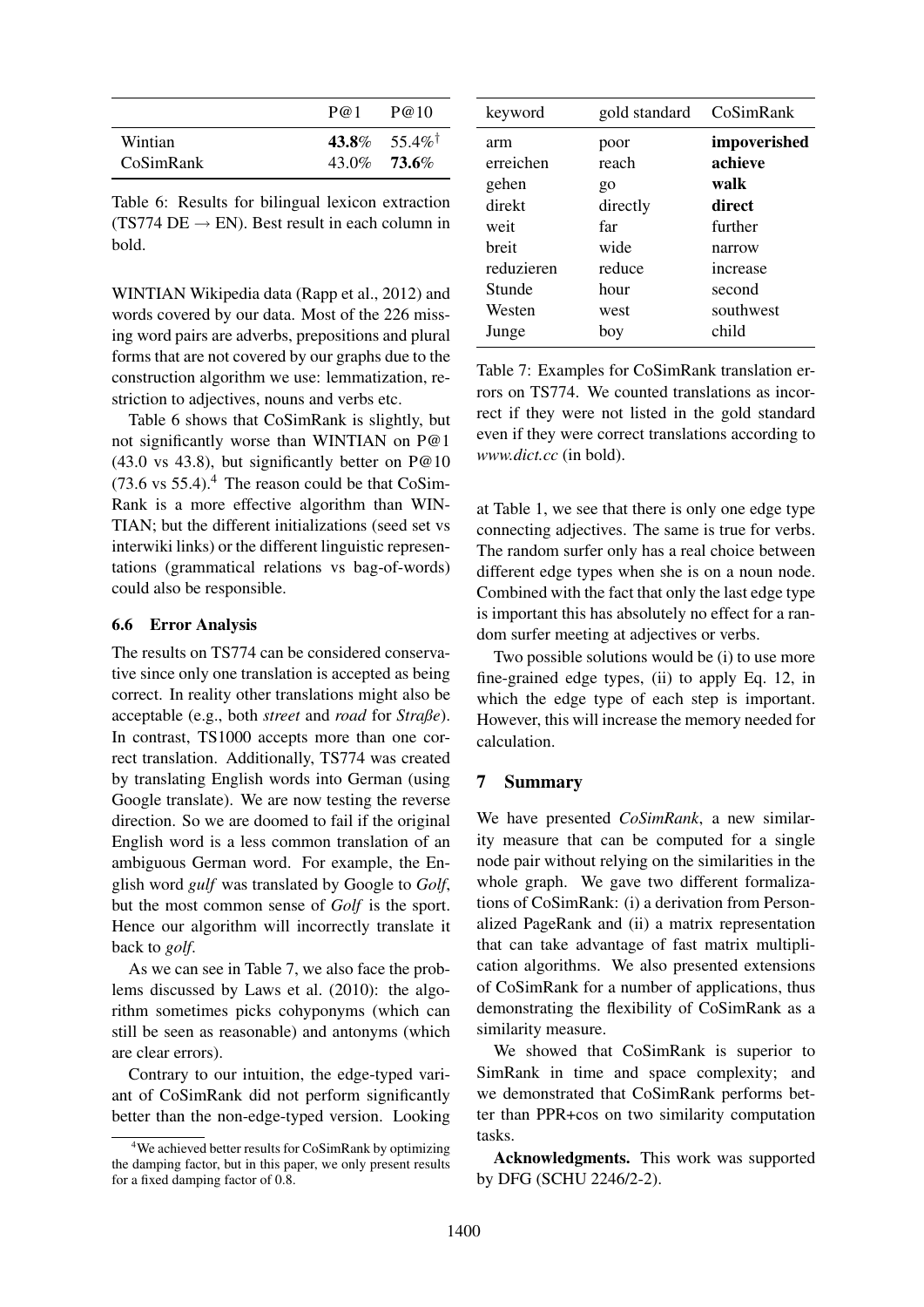## References

- Eneko Agirre, Enrique Alfonseca, Keith Hall, Jana Kravalova, Marius Paşca, and Aitor Soroa. 2009. A study on similarity and relatedness using distributional and wordnet-based approaches. In *Proceedings of Human Language Technologies: The 2009 Annual Conference of the North American Chapter of the Association for Computational Linguistics*, NAACL '09, pages 19–27.
- Sergey Brin and Lawrence Page. 1998. The anatomy of a large-scale hypertextual web search engine. In *WWW*, pages 107–117.
- Sung-Hyuk Cha. 2007. Comprehensive survey on distance/similarity measures between probability density functions. *Mathematical Models and Methods in Applied Sciences*, 1(4):300–307.
- Ching-Yun Chang, Stephen Clark, and Brian Harrington. 2013. Getting creative with semantic similarity. In *Semantic Computing (ICSC), 2013 IEEE Seventh International Conference on*, pages 330–333.
- Gerard de Melo and Gerhard Weikum. 2012. Uwn: A large multilingual lexical knowledge base. In *ACL (System Demonstrations)*, pages 151–156.
- Beate Dorow, Florian Laws, Lukas Michelbacher, Christian Scheible, and Jason Utt. 2009. A graphtheoretic algorithm for automatic extension of translation lexicons. In *Proceedings of the Workshop on Geometrical Models of Natural Language Semantics*, GEMS '09, pages 91–95.
- Günes Erkan and Dragomir R. Radev. 2004. Lexrank: Graph-based lexical centrality as salience in text summarization. *J. Artif. Intell. Res. (JAIR)*, 22:457– 479.
- Dániel Fogaras and Balázs Rácz. 2005. Scaling link-based similarity search. In *Proceedings of the 14th international conference on World Wide Web*, WWW '05, pages 641–650.
- Xianpei Han and Jun Zhao. 2010. Structural semantic relatedness: a knowledge-based method to named entity disambiguation. In *Proceedings of the 48th Annual Meeting of the Association for Computational Linguistics*, ACL '10, pages 50–59.
- Taher H. Haveliwala. 2002. Topic-sensitive pagerank. In *Proceedings of the 11th international conference on World Wide Web*, WWW '02, pages 517–526.
- Cong Duy Vu Hoang and Min-Yen Kan. 2010. Towards automated related work summarization. In *Proceedings of the 23rd International Conference on Computational Linguistics: Posters*, COLING '10, pages 427–435.
- Thad Hughes and Daniel Ramage. 2007. Lexical semantic relatedness with random graph walks. In *EMNLP-CoNLL*, pages 581–589.
- Tommi Jaakkola, David Haussler, et al. 1999. Exploiting generative models in discriminative classifiers. *Advances in neural information processing systems*, pages 487–493.
- Tony Jebara, Risi Kondor, and Andrew Howard. 2004. Probability product kernels. *The Journal of Machine Learning Research*, 5:819–844.
- Glen Jeh and Jennifer Widom. 2002. Simrank: a measure of structural-context similarity. In *Proceedings of the eighth ACM SIGKDD international conference on Knowledge discovery and data mining*, KDD '02, pages 538–543.
- Jon M. Kleinberg. 1999. Authoritative sources in a hyperlinked environment. *Journal of the ACM*, 46(5):604–632.
- Florian Laws, Lukas ichelbacher, Beate Dorow, Christian Scheible, Ulrich Heid, and Hinrich Schütze. 2010. A linguistically grounded graph model for bilingual lexicon extraction. In *Coling 2010: Posters*, pages 614–622.
- Elizabeth Leicht, Petter Holme, and Mark Newman. 2006. Vertex similarity in networks. *Physical Review E*, 73(2):026120.
- Ronny Lempel and Shlomo Moran. 2000. The stochastic approach for link-structure analysis (salsa) and the tkc effect. *Computer Networks*, 33(1):387–401.
- Pei Li, Zhixu Li, Hongyan Liu, Jun He, and Xiaoyong Du. 2009. Using link-based content analysis to measure document similarity effectively. In *Proceedings of the Joint International Conferences on Advances in Data and Web Management*, AP-Web/WAIM '09, pages 455–467.
- Cuiping Li, Jiawei Han, Guoming He, Xin Jin, Yizhou Sun, Yintao Yu, and Tianyi Wu. 2010. Fast computation of simrank for static and dynamic information networks. In *Proceedings of the 13th International Conference on Extending Database Technology*, EDBT '10, pages 465–476.
- Dmitry Lizorkin, Pavel Velikhov, Maxim Grinev, and Denis Turdakov. 2010. Accuracy estimate and optimization techniques for simrank computation. *The VLDB Journal—The International Journal on Very Large Data Bases*, 19(1):45–66.
- Rada Mihalcea and Dragomir Radev. 2011. *Graphbased natural language processing and information retrieval*. Cambridge University Press.
- Tomas Mikolov, Quoc V Le, and Ilya Sutskever. 2013. Exploiting similarities among languages for machine translation. *arXiv preprint arXiv:1309.4168*.
- Einat Minkov and William W. Cohen. 2008. Learning graph walk based similarity measures for parsed text. In *Proceedings of the Conference on Empirical Methods in Natural Language Processing*, EMNLP '08, pages 907–916.